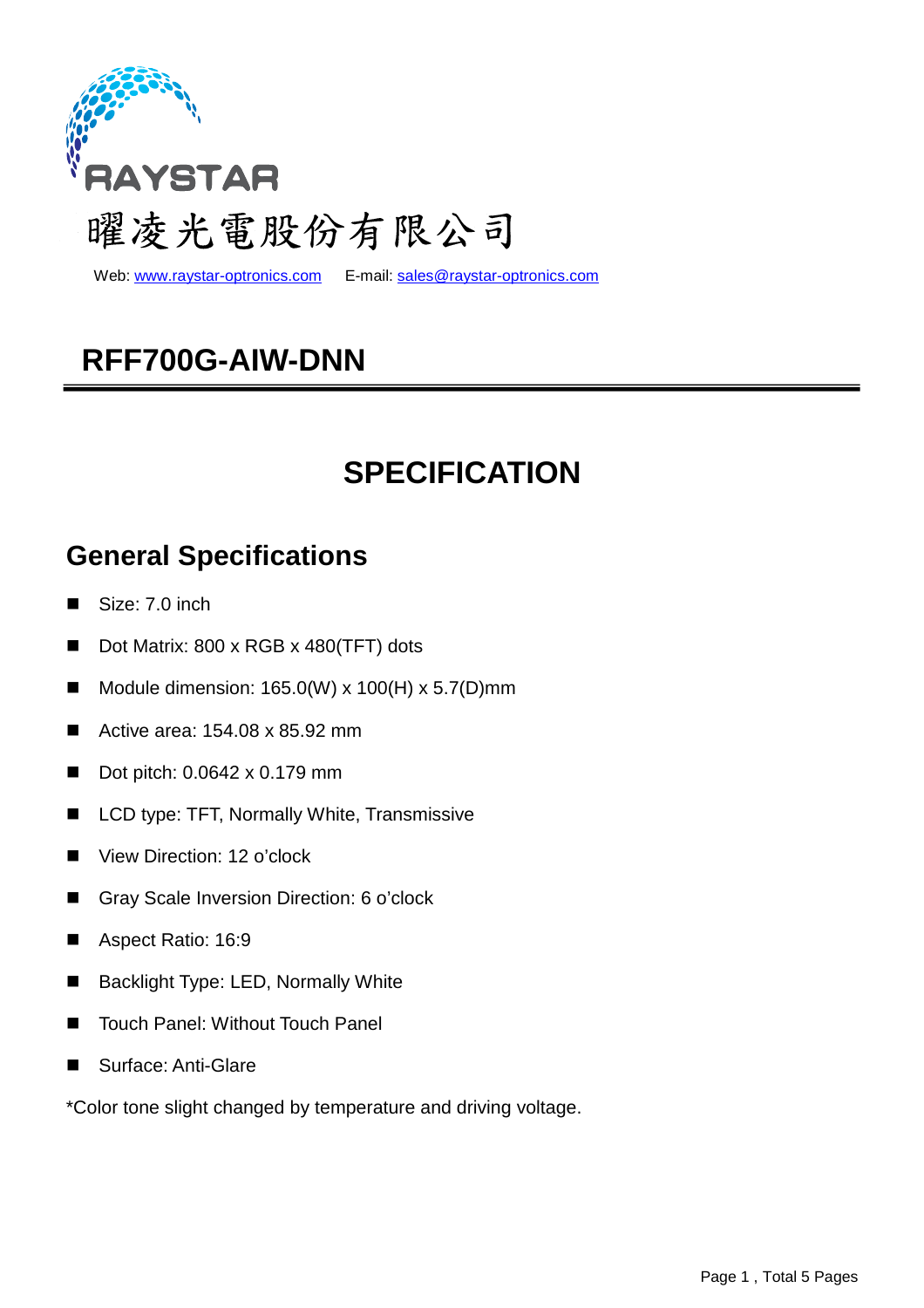

### **Interface LCM PIN Definition**

| Pin            | <b>Symbol</b>  | <b>Function</b>                  |  |  |  |
|----------------|----------------|----------------------------------|--|--|--|
| 1              | A              | Power supply for backlight       |  |  |  |
| $\overline{2}$ | A              | Power supply for backlight       |  |  |  |
| 3              | K              | <b>Backlight ground</b>          |  |  |  |
| $\overline{4}$ | K              | Backlight ground                 |  |  |  |
| 5              | <b>GND</b>     | Power ground                     |  |  |  |
| 6              | <b>VCOM</b>    | Common voltage                   |  |  |  |
| $\overline{7}$ | <b>VCC</b>     | <b>Power for Digital Circuit</b> |  |  |  |
| 8              | <b>MODE</b>    | DE/SYNC mode select              |  |  |  |
| 9              | <b>DE</b>      | Data Input Enable                |  |  |  |
| 10             | <b>VS</b>      | Vertical Sync Input              |  |  |  |
| 11             | <b>HS</b>      | <b>Horizontal Sync Input</b>     |  |  |  |
| 12             | <b>B7</b>      | Blue data(MSB)                   |  |  |  |
| 13             | <b>B6</b>      | <b>Blue data</b>                 |  |  |  |
| 14             | <b>B5</b>      | <b>Blue data</b>                 |  |  |  |
| 15             | <b>B4</b>      | <b>Blue data</b>                 |  |  |  |
| 16             | <b>B3</b>      | Blue data                        |  |  |  |
| 17             | <b>B2</b>      | Blue data                        |  |  |  |
| 18             | <b>B1</b>      | <b>Blue data</b>                 |  |  |  |
| 19             | B <sub>0</sub> | Blue data(LSB)                   |  |  |  |
| 20             | G7             | Green data(MSB)                  |  |  |  |
| 21             | G <sub>6</sub> | Green data                       |  |  |  |
| 22             | G5             | Green data                       |  |  |  |
| 23             | G4             | Green data                       |  |  |  |
| 24             | G3             | Green data                       |  |  |  |
| 25             | G2             | Green data                       |  |  |  |
| 26             | G <sub>1</sub> | Green data                       |  |  |  |
| 27             | G <sub>0</sub> | Green data(LSB)                  |  |  |  |
| 28             | R7             | Red data(MSB)                    |  |  |  |
| 29             | R <sub>6</sub> | Red data                         |  |  |  |
| 30             | R <sub>5</sub> | Red data                         |  |  |  |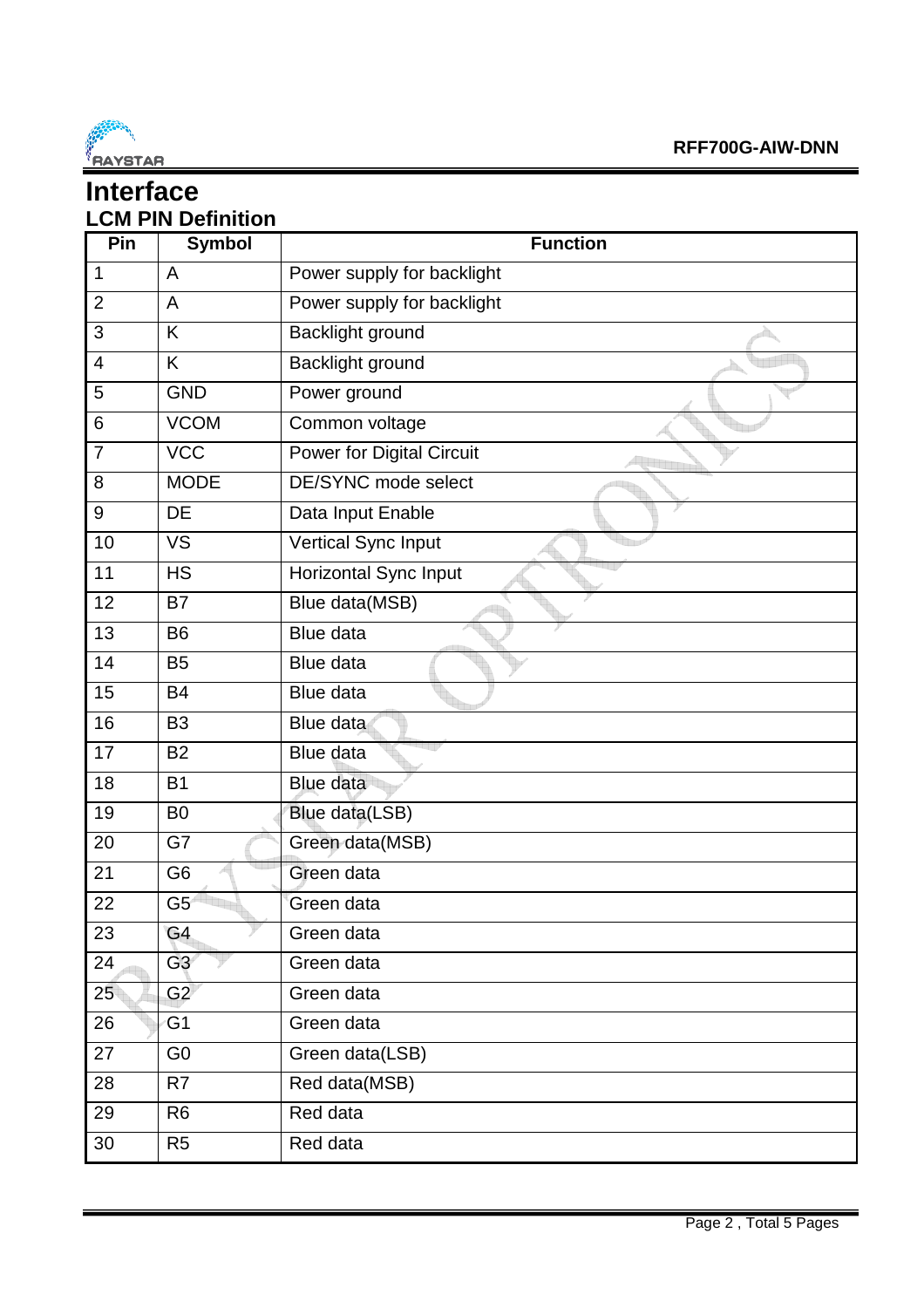

#### **RFF700G-AIW-DNN**

|    | <u>.</u>       |                                 |
|----|----------------|---------------------------------|
| 31 | R <sub>4</sub> | Red data                        |
| 32 | R <sub>3</sub> | Red data                        |
| 33 | R2             | Red data                        |
| 34 | R <sub>1</sub> | Red data                        |
| 35 | R <sub>0</sub> | Red data(LSB)                   |
| 36 | <b>GND</b>     | <b>Power Ground</b>             |
| 37 | <b>DCLK</b>    | Sample clock                    |
| 38 | <b>GND</b>     | <b>Power Ground</b>             |
| 39 | L/R            | Left / right selection          |
| 40 | U/D            | Up/down selection               |
| 41 | <b>VGH</b>     | Gate ON Voltage                 |
| 42 | <b>VGL</b>     | Gate OFF Voltage                |
| 43 | <b>AVDD</b>    | <b>Power for Analog Circuit</b> |
| 44 | <b>RESET</b>   | Global reset pin.               |
| 45 | <b>NC</b>      | No connection                   |
| 46 | <b>VCOM</b>    | <b>Common Voltage</b>           |
| 47 | <b>DITHB</b>   | Dithering function              |
| 48 | <b>GND</b>     | <b>Power Ground</b>             |
| 49 | <b>NC</b>      | No connection                   |
| 50 | <b>NC</b>      | No connection                   |

I: input, O: output, P: Power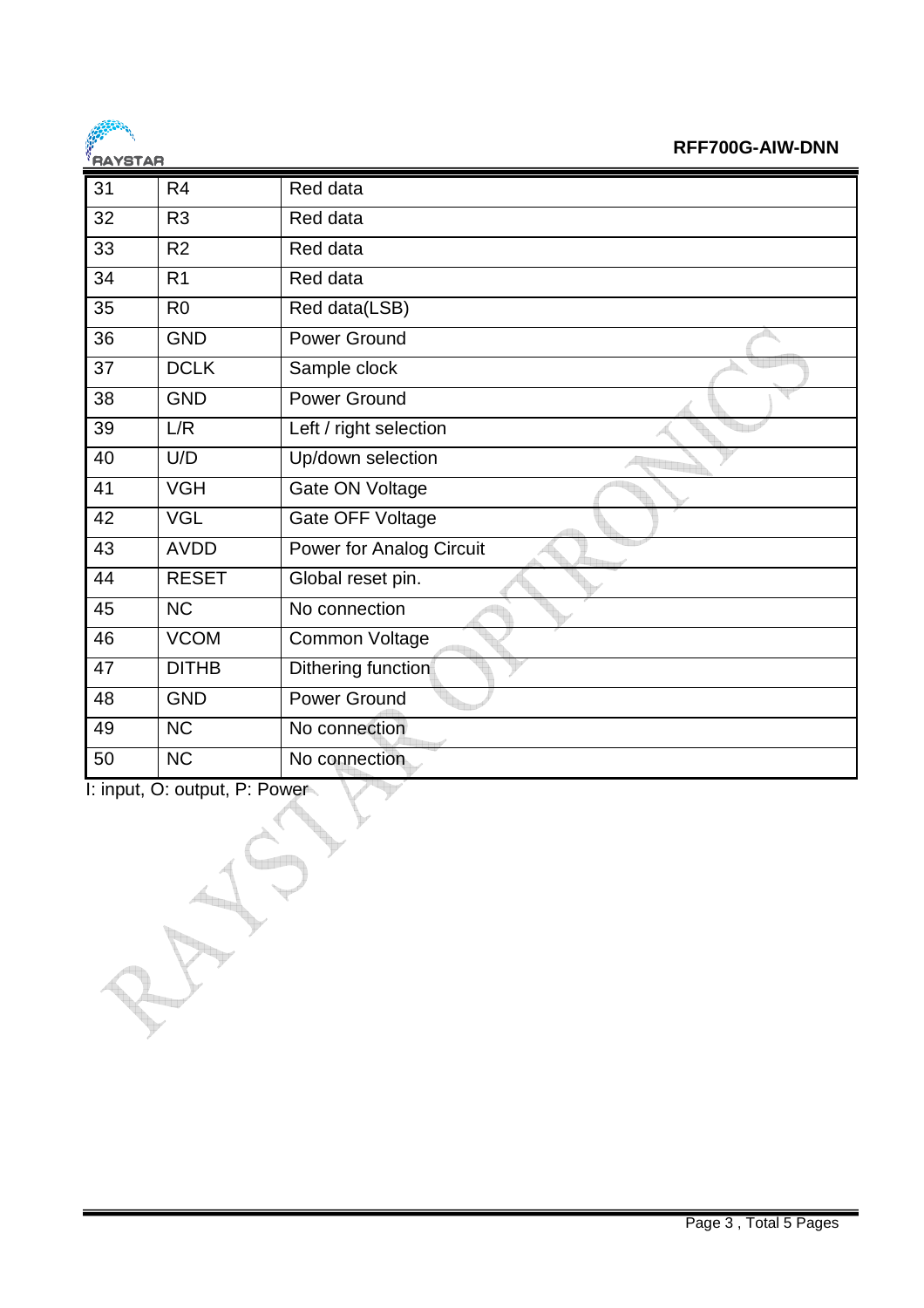

#### **RFF700G-AIW-DNN**

## **Contour Drawing**